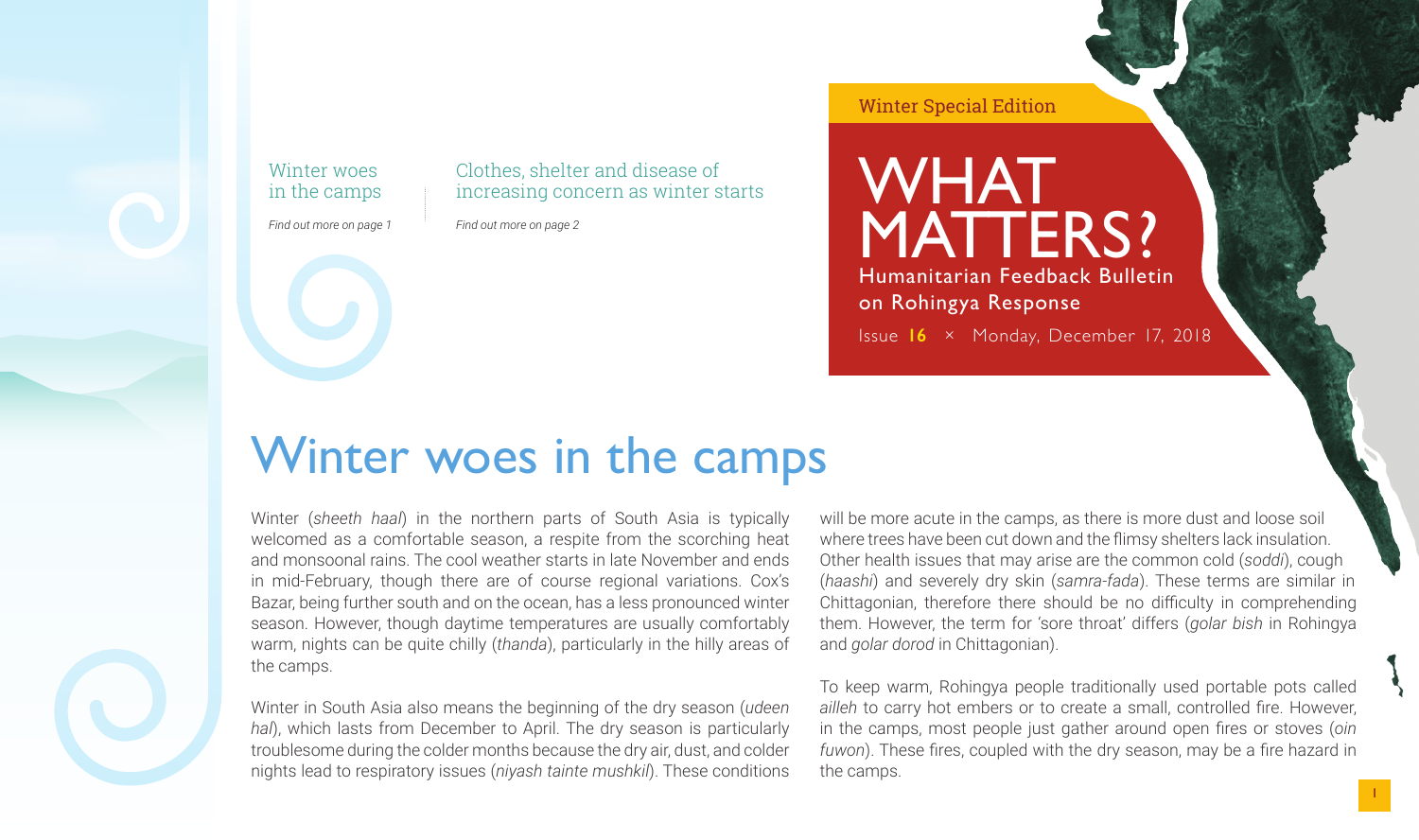

## **Rohingya community concerns:** Preparing for winter

*Source*: 17 Internews community correspondents and one feedback manager using Kobo Collect app in camps 1E, 1W, 2E, 2W, 3 and 4 collected feedbacks from 720 Rohingya respondents; community feedback collected from 5584 IOM listener group sessions between May and 17 November 2018; and qualitative data from focus group discussions in camp 15 (Jamtoli).

Although winter is coming, recent community feedback from Rohingya people suggests that people are not yet particularly concerned about the coming colder weather. Only a small proportion (less than 1%) of issues raised in listener groups in October were related to winter preparations, with a slight increase (2.3%) in the month of November. People who did mention concerns about winter focused on the need for warm clothes and blankets and were also worried about health-related issues in winter and how to take care of children properly in the upcoming winter season. The lack of spontaneous mention of winter in community feedback suggests that more efforts might be needed to sensitise the community to the risks associated with colder weather.

Despite the lack of spontaneous mention of issues related to winter, qualitative analysis can help to further understand what the concerns of the Rohingya community are likely to be in the upcoming winter season.

Rohingya people are mostly concerned about the relief items they feel they need for the upcoming winter season, such as special mats and pillows which are more effective in the cold weather. They also mentioned the need for more blankets, as they felt that the numbers received previously were not enough for their whole family. People also mentioned the need for more shoes, at least one pair for inside and one pair for outside use.

We received two blankets last year even though my family has eight members. Those who have a family of four received the same number of blankets. I need more this year as the clothes we received last year are torn and there are not enough for my family."

– Male, camp 15

Rohingya people also feel that they do not have sufficient clothes to face the upcoming winter season. People said that the clothes they received last year were not enough to support their entire family and some people mentioned that their clothes had become torn and damaged. People also said that they had previously used polythene over their clothes to keep themselves warm.

Last year, we got through the winter season somehow. But we are thinking about this year. Our children need winter clothes. To protect ourselves from winter, we need to buy clothes. We have neither money nor jobs and we can't even go out of the camps to work. We need blankets, rozai (thick blankets), bed sheets, shawls and sweaters."

– Male, 42, camp 2E

Rohingya people are also worried about their shelters and are asking for shelter kits to protect themselves during winter. Many of the people are worried about their houses as they feel that